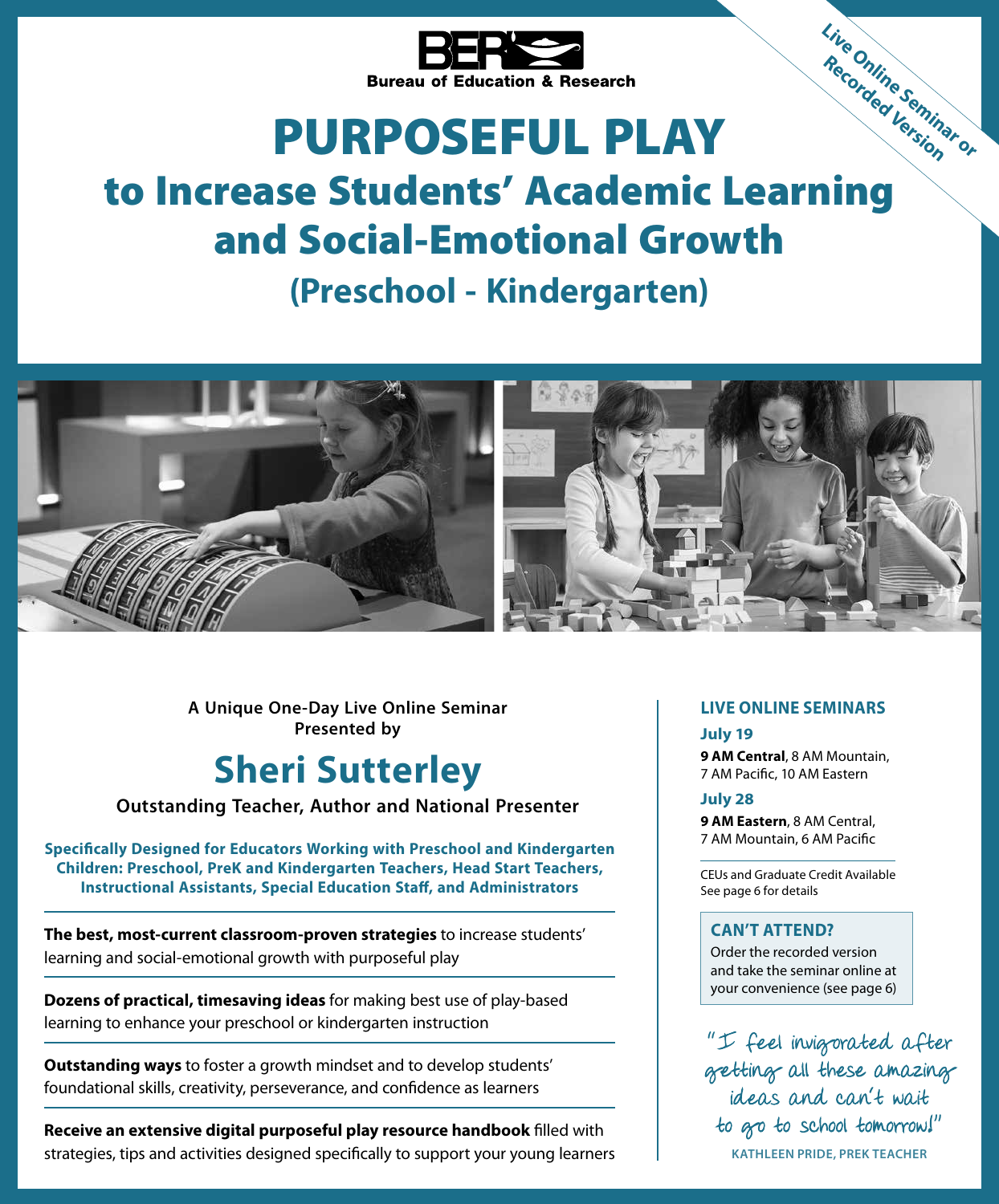# **Ten Key Benefits of Attending**

"Great seminar to get the creative juices flowing again and doing what we do best – teaching kids through hands on play activities!" **– KIM KEENEY, INCLUSION TEACHER**



## **Who Should Attend**

Educators Working with Preschool and Kindergarten Children: Preschool, PreK and Kindergarten Teachers, Head Start Teachers, Instructional Assistants, Special Education Staff, and Administrators

## **1. Increase Learning and Social-Emotional Growth**

Researchers and educators increasingly recognize the vital role of purposeful play in strengthening academic and social-emotional skills … Learn outstanding ways to make best use of purposeful play in your preschool or kindergarten classroom

#### **2. Explore Play as a Foundation for Early Literacy**

Facilitate the development of language, vocabulary, storytelling, and early literacy skills … Incorporate dozens of innovative ideas including literature, puppets, sensory tubs, early learning games, music and much more!

## **3. Develop Your Students' Communication Skills Through Play**

Foster language development, listening skills, social interaction, and conversation … Help students build social-interaction, conflict-resolution and decision-making skills

#### **4. Enhance Creativity and Build Students' Confidence**

Foster curiosity and belief that students can "do it!" through play-based learning ... Help students get an early start on becoming creative, independent learners with the confidence to take risks

## **5. Design the Ideal Early Learning Purposeful Play Classroom**

Explore numerous ideas for incorporating play into your classroom environment … Reimagine your classroom using the space and materials you already have available to facilitate powerful guided and non-structured play-based learning

## **6. Incorporate Hands-On Purposeful Play Activities**

Integrate meaningful and purposeful play activities designed to build literacy, fine motor and readiness skills … Enhance student learning and understanding of key academic concepts through hands-on play-based activities and practices

## **7. Develop Readiness and Early Writing Skills**

Discover developmentally appropriate readiness ideas perfect for your young writers in the classroom setting … Learn how to incorporate play-based drawing and writing activities that establish a purpose and audience for writing

## **8. Powerfully Connect Play with Math and Science / STEAM Explorations**

Help students explore key concepts through purposeful play and guided inquiry … Capitalize on your students' natural curiosity and interest in exploring the world, and enrich their thinking with Depth of Knowledge strategies

## **9. Foster a Growth Mindset with Your Preschool and Kindergarten Students**

Encourage students to be risk-taking learners who persevere beyond their successes and challenges … Gain strategies to foster effort, hard work and practice to help students achieve their potential and feel in control over their own success within the classroom

#### **10. Receive an Extensive Digital Purposeful Play Resource Handbook**

You will receive an extensive digital resource handbook, specifically designed for this seminar and filled with practical ideas and strategies to increase students' academic learning and social-emotional growth with purposeful play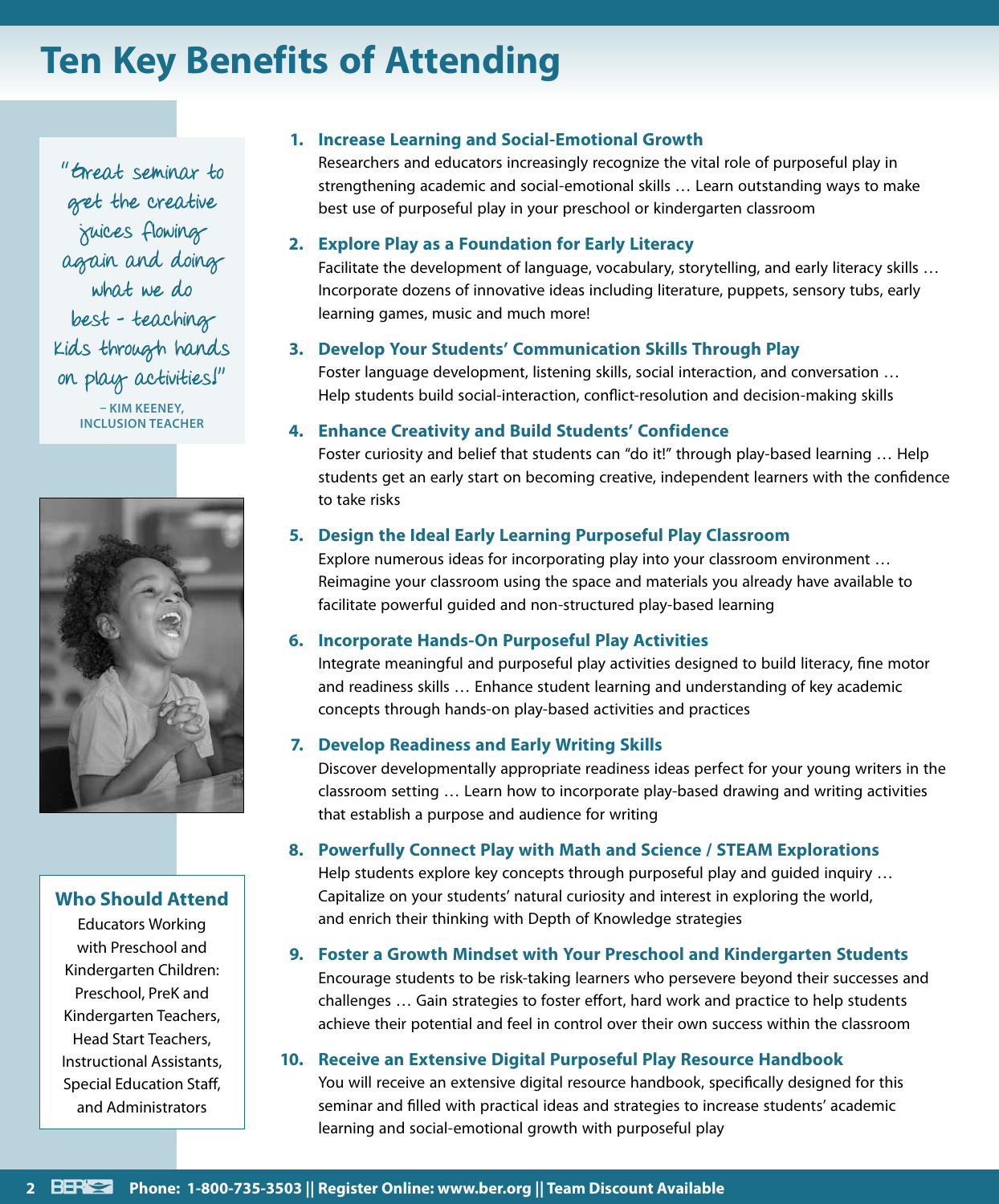# **Outstanding Strategies You Can Use Immediately**

# **What You Will Learn ...**

- **• Practical strategies for making best use of purposeful play** to increase students' academic learning and social-emotional growth
- **• Creative play-based ways to strengthen** critical thinking, questioning and academic vocabulary in your early learners
- **• Outstanding examples and ways** to connect purposeful play with your existing instruction and learning goals, including math, science and STEAM explorations while in the classroom
- **• Effective strategies to foster growth mindset** and help your students be courageous learners
- **• Proven ways to create a developmentally appropriate**, child-centered learning environment for preschool and kindergarten students
- **• Readiness activities** including drawing and writing to establish a purpose and audience for writing through play-based learning activities
- **• Doable purposeful play approaches to easily differentiate** your reading, writing, listening, and math instruction
- **• A wealth of low-cost materials** and ready-to-use tools for enhancing play in your classroom … Watch as your classroom comes alive!
- **• Ways to strengthen** students' social-interaction, conflict-resolution and decision-making skills
- **• Practical, classroom-proven scheduling tips** for integrating play into your existing instruction and program
- **• Unique ideas and ways** to help your students collaborate, explore, create and revise their thinking through play-based learning
- **• Dozens of innovative purposeful play ideas** including literature, puppets, sensory tubs, early learning games, music and much more!





# "I loved learning so many ways to guide kids to learn and play." **– KATHY GRENIER, PARAPROFESSIONAL**

# **Practical Ideas and Strategies**

Unfortunately, in the attempt to maximize academic gains in many schools, play in early education was pushed out or greatly reduced. However, research increasingly recognizes that a balance that includes purposeful play is vital for developing strong academic and social-emotional skills in young learners.

In this innovative and engaging seminar by **SHERI SUTTERLEY** you will learn proven strategies to make best use of purposeful play in your preschool or kindergarten classroom. Explore play as a foundation of readiness skills for literacy, a method to integrate STEAM through focused questioning and exploring, and an opportunity to build vital language and social skills. The focus will be on practical, age-appropriate strategies, materials and creative opportunities you can easily incorporate in your preschool or kindergarten program. **Join Sheri for this idea-packed seminar, filled with numerous practical strategies and ideas for increasing students' academic and social-emotional growth through purposeful play.**

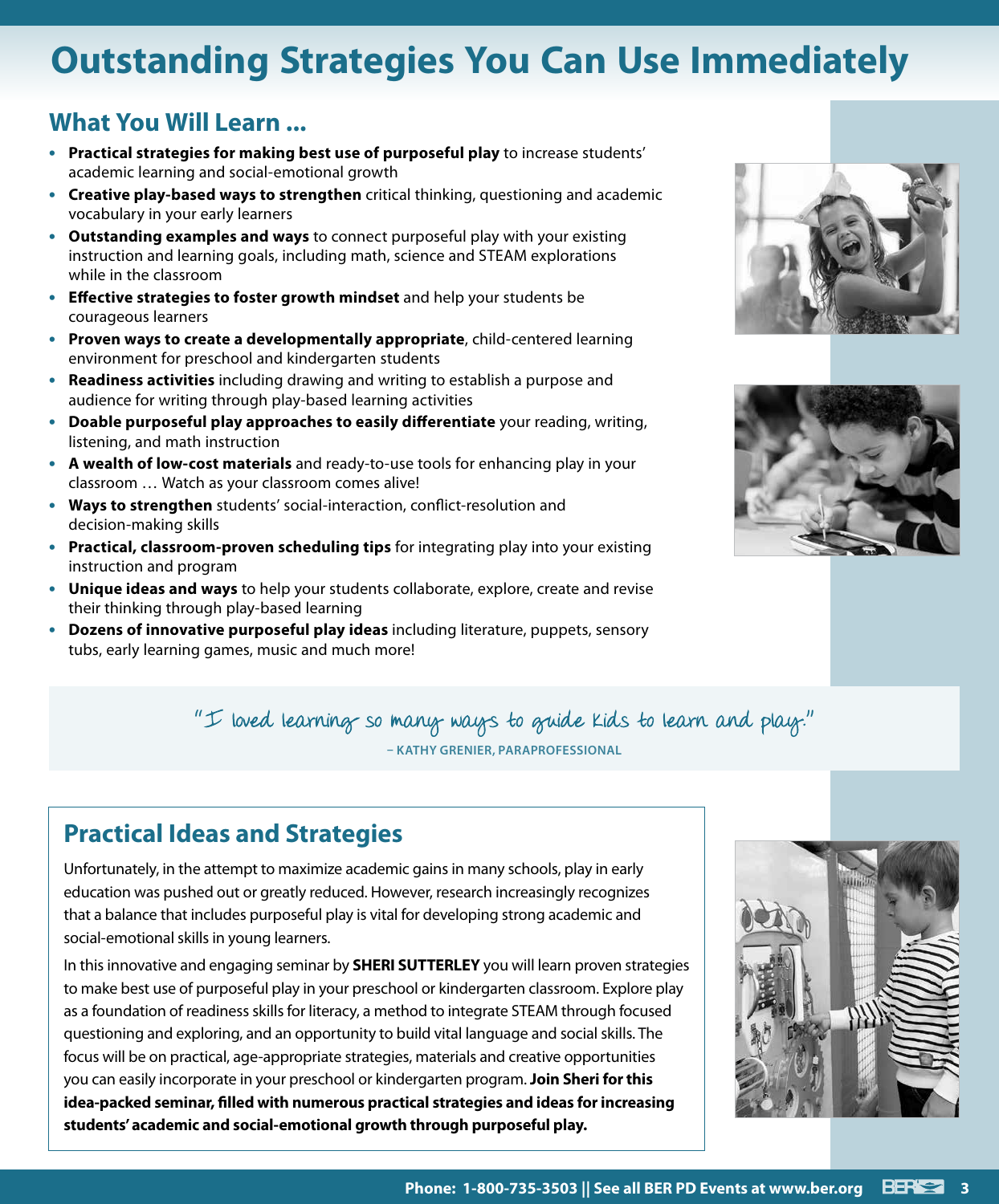# **A Message From Seminar Leader, Sheri Sutterley**



# **Uniquely Qualified Instructor**

**SHERI SUTTERLEY** is an exceptional kindergarten and preschool teacher. She regularly presents at early childhood conferences and has served as a mentor and master teacher throughout her extensive career. Sheri is particularly passionate about incorporating purposeful play without sacrificing high quality and effective instruction for preschool and kindergarten students. Sheri's seminars are filled with practical, classroom-tested, developmentally appropriate ideas for enhancing instruction and increasing the success of preschool and kindergarten students. She is also the author of *PURPOSEFUL PLAY to Increase Students' Academic Learning and Social-Emotional Growth*, the extensive digital resource handbook you will receive at the seminar. Sheri's love of teaching our youngest students is captivating and she enjoys equipping fellow teachers with powerful, current ideas and strategies designed to enhance student learning. **Join Sheri for an inspiring, engaging, creative, and fun day full of practical ways to help you increase students' learning and social-emotional growth through purposeful play.**

Dear Colleague:

Thank you for your commitment, enthusiasm, and joyful energy for teaching our youngest students. As Preschool, Pre-K and Kindergarten teachers, we are in a demanding and "pressure-filled" environment every day. Over my years of teaching, I have seen the academic expectations of our students change dramatically. We are the first teachers to emphasize educational standards that will follow our learners throughout their years of formal education. Keeping our focus on our students while developing meaningful learning experiences is not an easy challenge for us.

I have designed this seminar specifically to help you make best use of purposeful play in your own preschool or kindergarten classroom. Our day will be devoted to exploring outstanding ways you can integrate purposeful play within your existing curricula and instruction with your young learners. I want to equip you with the best, most current ideas and resources for increasing students' academic learning and social-emotional growth with purposeful play.

I am excited to share with you a wealth of highly practical ideas, activities and strategies that I have successfully used with my own students. I promise, everything I share is classroom-proven, meaningful and easy to use within your current program. Join me and experience the same joy of learning that your students will feel when they use their play-based thinking to solve problems and satisfy their own curiosity. I personally look forward to meeting you at the seminar as we share our dedication and passion of teaching our youngest children!

Sincerely,

Shen Sutterley<br>Sheri Sutterley

P.S. I promise to make this day fast-paced, idea-packed and fun-filled with **practical and interactive ideas you can easily use right away**. Let's play!

"I am excited to share with you a wealth of highly practical ideas, activities and strategies that  ${\mathcal I}$  have successfully used with my own students."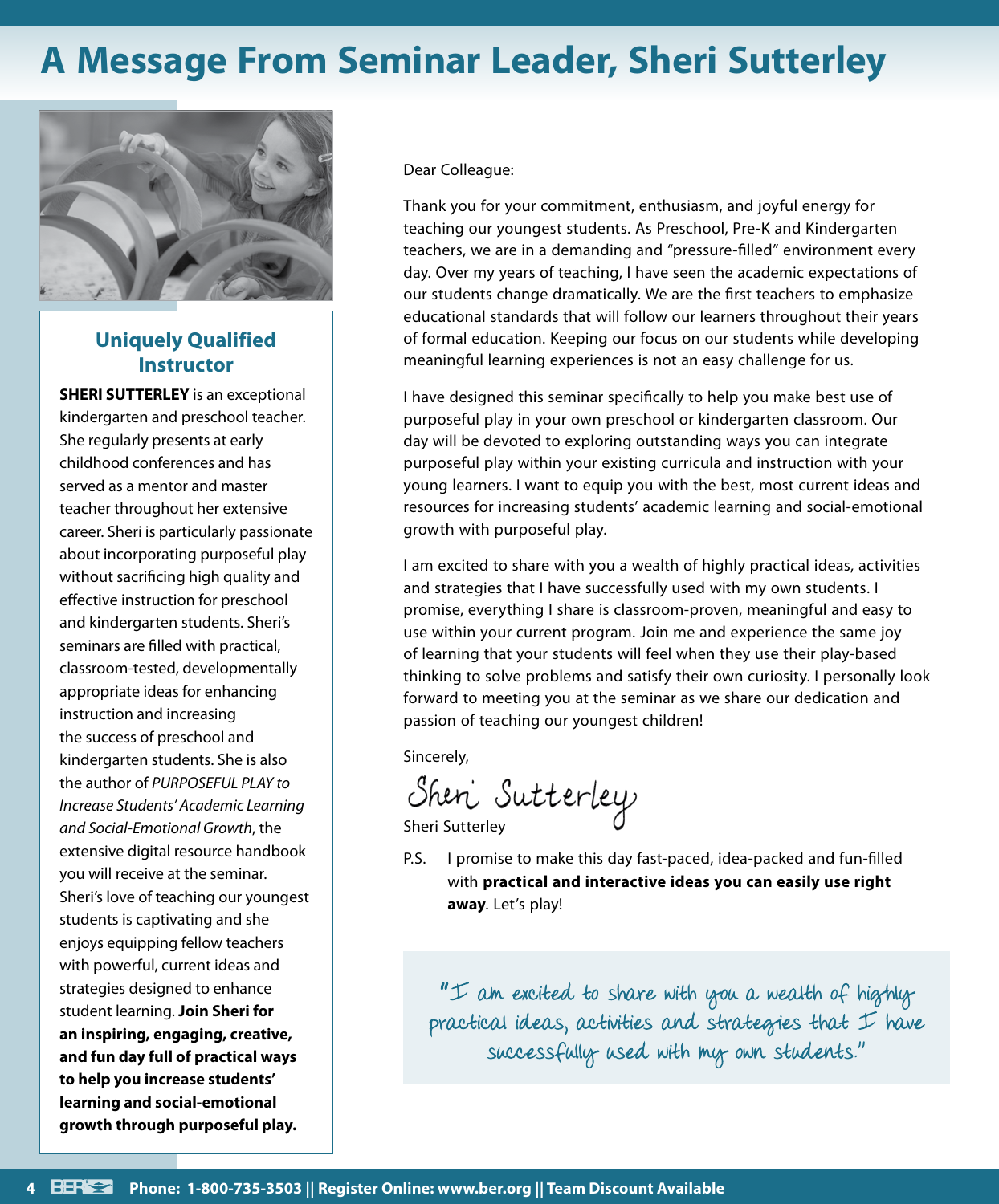# **What Your Colleagues Say About Sheri Sutterley**

*"This seminar was AMAZING and Sheri was outstanding! So much phenomenal information. I can't wait to go back to my classroom and use the many things I learned today."* 

**– Amy Cain, Kindergarten Teacher**

*"I loved the practical ideas I can take back to my classroom and use right away. The resources are wonderful."* **– Jennifer Eckert, Early Childhood Special Needs Teacher**

*"I appreciate how interactive Sheri made the seminar and that it was filled with practical ideas."* **– Emily Howell, Special Education Teacher**

*"Very motivational! I'm leaving the seminar feeling like I want to get into my classroom and begin the transition to more purposeful play ASAP!"*

**– Stephanie Hartung, Kindergarten Teacher**

*"Sheri kept it very engaging throughout the entire day. She was so generous with the activities she provided us both in handout and also a Google Drive folder!"*

**– Molly Heyn, Kindergarten Teacher**



*"I am walking away with so many ideas to use in my classroom! I loved the music, book suggestions, games, and activities! Thank you!"* **– Mary Terriberry, PreK Teacher**

*"I LOVED this PD! This is the first PD we have found that is actually geared toward our young learners and it was super beneficial! I can't wait to try these play ideas in our everyday learning! "*

**– Jamie Scoles, Kindergarten Teacher**

*"I feel like the information offered in this seminar and provided in Sheri's resource handbook and Google Drive folder was extremely appropriate and super helpful. I can't wait to put this good stuff into practice!"* **– Tonya Ballard, PreK Teacher**

*"Many easy-to-use ideas were presented by Sheri and I don't need to go out and buy new materials. Almost everything is already in my classroom."* **– Terri Peters, PreK Teacher**

*"Wonderful instructor. Very informative! I learned so many new and creative techniques!"* **– Brittany Higgins, Toddler Lead Teacher**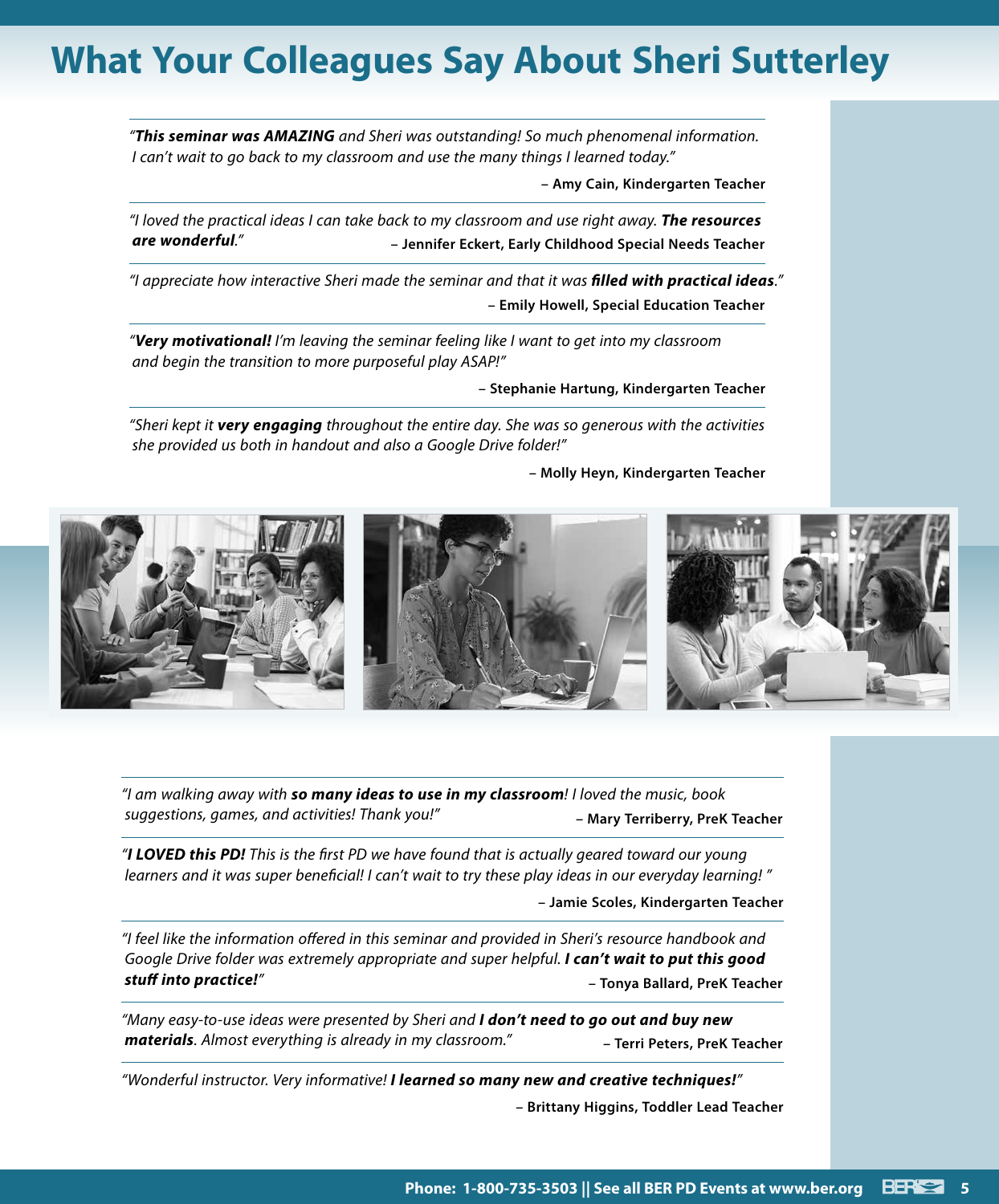# **Special Benefits of Attending**



"What a great seminar! I learned lots of hands-on activities I can use with my students."

**ANGELA LOHMANN, KINDERGARTEN TEACHER**

# **On-Site Training**

Most BER seminars can be brought to your school or district in-person or online. See the options at www.ber.org/onsite or call 877-857-8964 to speak to one of our On-Site Training Consultants.

# **Extensive Purposeful Play Digital Resource Handbook**

You will receive an extensive digital resource handbook specifically designed for this seminar. The handbook includes:

- Timesaving, practical strategies for making best use of play-based learning in your existing preschool or kindergarten program
- Highly effective ways to enhance your instruction with purposeful play
- Dozens of purposeful play ideas including literature, puppets, sensory tubs, early learning games, and much more!
- Tips and tricks every preschool and kindergarten educator should have for saving time, avoiding headaches and setting the stage for success

## **Share Ideas**

This seminar provides a wonderful opportunity for participants to share ideas with other early childhood educators interested in making best use of purposeful play to increase students' learning and social-emotional growth.

## **Consultation Available**

Sheri Sutterley will be available at the seminar for consultation regarding your questions and the unique needs of your own preschool or kindergarten program.

## **Meet Inservice Requirements / Earn State CEUs**

Participants of Live Online Seminars, and those completing the Recorded Version online can receive a certificate of participation that may be used to verify five continuing education hours. For details about state CEUs available, visit www.ber.org/ceus

# **Earn One to Four Graduate Semester Credits**



Up to four graduate level professional development Massachusetts credits are available with an additional fee and completion of follow up practicum activities. Details for direct

enrollment with University of Massachusetts Global, will be available at this program.

# **Can't Attend?**

University of

# **Other Professional Development Options:**

# **Recorded Version of the Seminar**

A video recorded version of this seminar will be available to take online at your convenience. You'll have access to the entire course and to the extensive digital resource handbook. Optional CEUs and graduate credit available. To enroll, see registration form on page 7.

# **Related On-Demand Online Courses**

A related On Demand Video-Based Online Learning course, *Increase All Your Students' Learning with Practical, Timesaving Work Stations,* for Grades PK-K, is available for immediate registration. To enroll, visit www.ber.org/online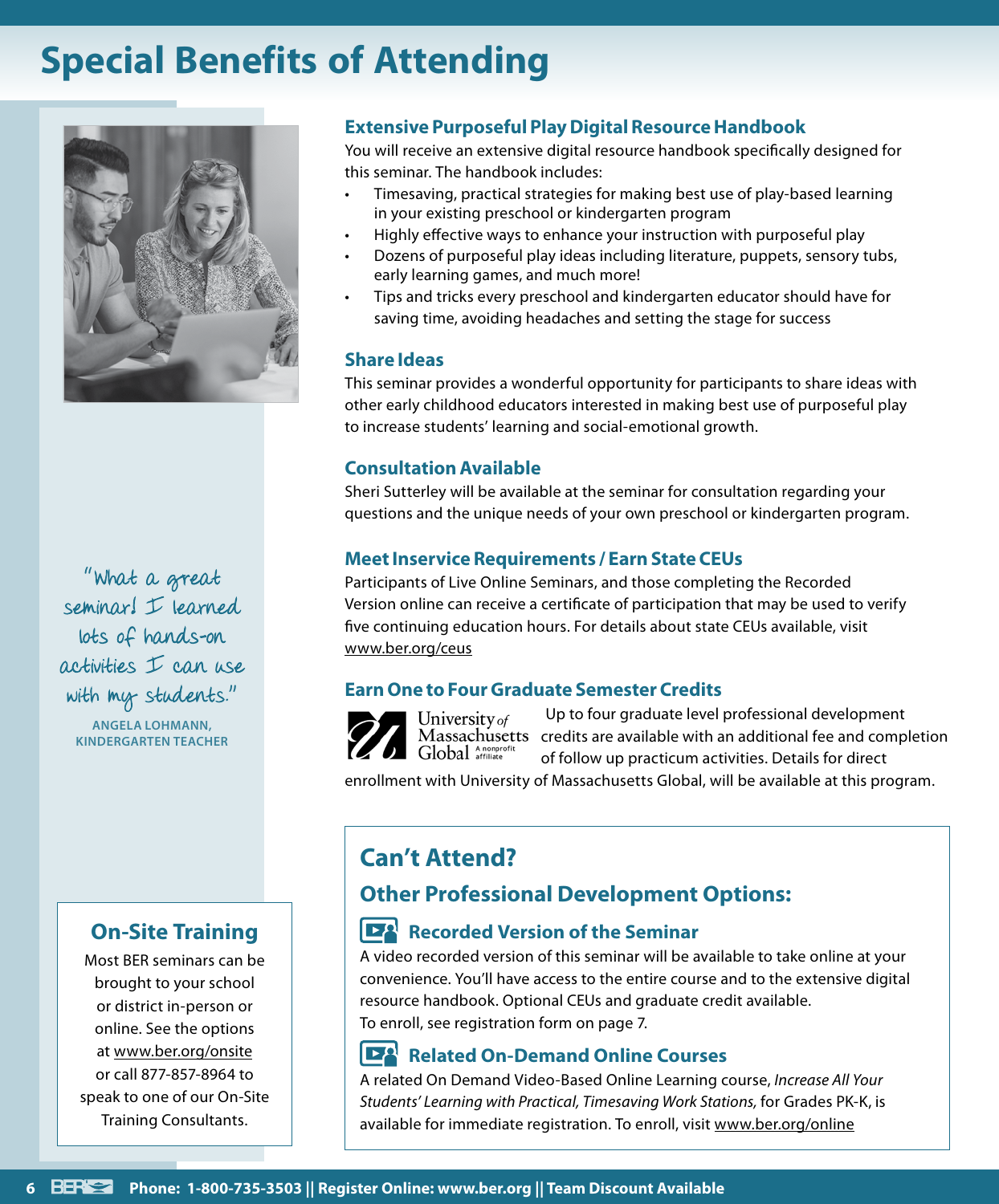# PURPOSEFUL PLAY to Increase Students' Academic Learning and Social-Emotional Growth **(Preschool - Kindergarten)**

| <b>Registration (QPS2M1)</b><br>□ 1. July 19, 2022 (Start time: 9 AM Central)                                                                                                                                                                     | <b>FIVE EASY WAYS TO REGISTER:</b><br><b>REGISTER ONLINE at: www.ber.org</b>                                                                                                                                                                                                                                             |
|---------------------------------------------------------------------------------------------------------------------------------------------------------------------------------------------------------------------------------------------------|--------------------------------------------------------------------------------------------------------------------------------------------------------------------------------------------------------------------------------------------------------------------------------------------------------------------------|
| 2. July 28, 2022 (Start time: 9 AM Eastern)<br>□                                                                                                                                                                                                  | 我                                                                                                                                                                                                                                                                                                                        |
| $-or -$<br>$\Box$ 3. I'd like to order the recorded version of this seminar                                                                                                                                                                       | <b>EMAIL this form to: register@ber.org</b>                                                                                                                                                                                                                                                                              |
| <b>FIRST NAME</b><br><b>LAST NAME</b><br>M.I.                                                                                                                                                                                                     | PHONE toll-free: 1-800-735-3503<br>(Weekdays 5:30 am - 4:00 pm Pacific Time)                                                                                                                                                                                                                                             |
|                                                                                                                                                                                                                                                   | FAX this form to: 1-425-453-1134                                                                                                                                                                                                                                                                                         |
| POSITION, SUBJECT TAUGHT<br><b>GRADE LEVEL</b>                                                                                                                                                                                                    | MAIL this form to: Bureau of Education & Research<br>915 118th Avenue SE . PO Box 96068<br>Bellevue, WA 98009-9668                                                                                                                                                                                                       |
| SEMINAR LOCATION NUMBER:<br>(Please see list above)                                                                                                                                                                                               |                                                                                                                                                                                                                                                                                                                          |
| List additional registrants on a copy of this form                                                                                                                                                                                                | <b>Program Hours</b><br>All Live Online Seminars are scheduled 9:00 a.m. - 3:30 p.m. in the time                                                                                                                                                                                                                         |
| <b>SCHOOL NAME</b>                                                                                                                                                                                                                                | zone indicated. Check in 15 minutes prior. Registrants will be sent login<br>information by email four days before their Live Online Seminar.                                                                                                                                                                            |
| SCHOOL MAILING ADDRESS                                                                                                                                                                                                                            | Fee                                                                                                                                                                                                                                                                                                                      |
| <b>CITY &amp; STATE</b><br>ZIP CODE                                                                                                                                                                                                               | The registration fee is \$279 per person, \$259 per person for groups of<br>three or more registering at the same time. Call us at 1-800-735-3503<br>for groups of ten or more. Payment is due prior to the program.                                                                                                     |
|                                                                                                                                                                                                                                                   | Fee includes seminar registration, a certificate of participation and                                                                                                                                                                                                                                                    |
| <b>SCHOOL PHONE NUMBER</b><br>HOME PHONE NUMBER                                                                                                                                                                                                   | an extensive digital resource handbook. The fee is the same for Live<br>Online Seminars or Recorded Seminars.                                                                                                                                                                                                            |
| $\lambda$<br>$\lambda$                                                                                                                                                                                                                            |                                                                                                                                                                                                                                                                                                                          |
| Registration confirmations and login details are sent via e-mail                                                                                                                                                                                  | <b>Further Questions</b><br>Call the Bureau of Education & Research (800) 735-3503 or visit                                                                                                                                                                                                                              |
| E-MAIL ADDRESS (REQUIRED FOR EACH REGISTRANT)                                                                                                                                                                                                     | us online at www.ber.org. The Bureau is North America's leading<br>presenter of PD training for professional educators. Programs<br>are based on sound research, are highly practical in content and                                                                                                                     |
| HOME MAILING ADDRESS                                                                                                                                                                                                                              | consistently receive excellent evaluations.                                                                                                                                                                                                                                                                              |
| ZIP CODE<br><b>CITY &amp; STATE</b>                                                                                                                                                                                                               | <b>Cancellation/Substitutions</b><br>100% of your paid registration fee will be refunded if you can't attend<br>and notify us at least 10 days before the seminar. Late cancellations<br>made prior to the event date will be refunded less a \$15 service fee.<br>Substitutions may be made at any time without charge. |
| IMPORTANT – PRIORITY ID CODE: EQPS2M1                                                                                                                                                                                                             |                                                                                                                                                                                                                                                                                                                          |
| <b>METHOD OF PAYMENT - Team Discount Available</b><br>The registration fee is \$279 per person,<br>for teams of three or more registering at the same time, the fee is \$259<br>per person. Payment is due prior to the program. No cash, please. | <b>Program Guarantee</b><br>We stand behind the high quality of our programs by providing the<br>following unconditional quarantee: If you are not satisfied with this<br>program, we'll give you a 100% refund of your registration fee.                                                                                |
|                                                                                                                                                                                                                                                   |                                                                                                                                                                                                                                                                                                                          |
| $\Box$ A check (payable to <b>Bureau of Education &amp; Research</b> ) is attached                                                                                                                                                                | $\frac{1}{2}$                                                                                                                                                                                                                                                                                                            |
| $\Box$ A purchase order is attached, P.O. # $\Box$<br>(Be sure to include priority ID code on the P.O.)                                                                                                                                           |                                                                                                                                                                                                                                                                                                                          |
| □ MasterCard<br>$\Box$ VISA<br>$\Box$ Discover<br>$\Box$ Charge my:                                                                                                                                                                               |                                                                                                                                                                                                                                                                                                                          |
| MO/YR                                                                                                                                                                                                                                             |                                                                                                                                                                                                                                                                                                                          |
| (Found on back of card)                                                                                                                                                                                                                           | Mar                                                                                                                                                                                                                                                                                                                      |
| Please print name as it appears on card                                                                                                                                                                                                           | © 2022 Bureau of Education & Research. All rights reserved.<br>QPS2M1                                                                                                                                                                                                                                                    |